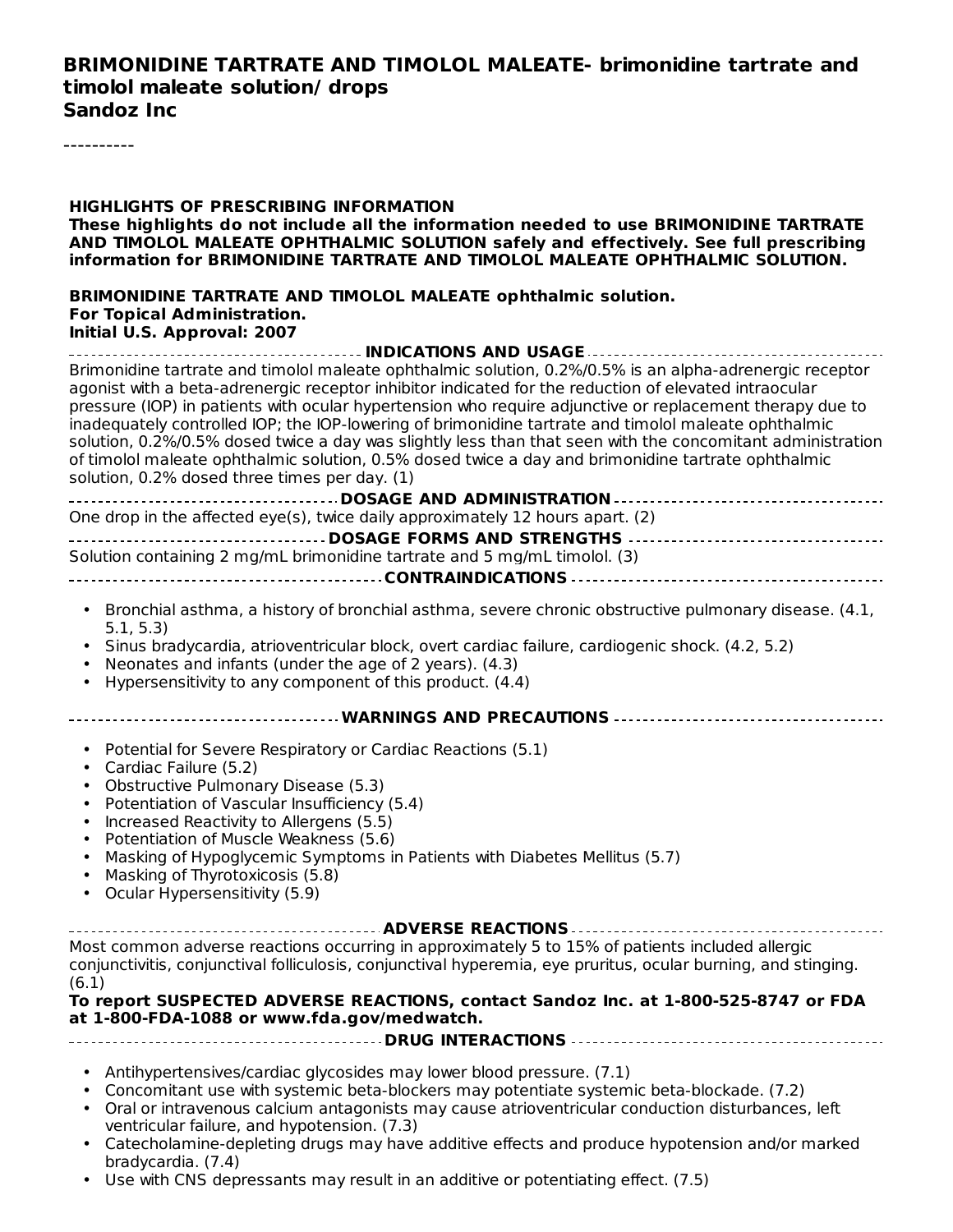- Use with CNS depressants may result in an additive or potentiating effect. (7.5) Digitalis and calcium antagonists may have additive effects in prolonging atrioventricular conduction time. (7.6)
- CYP2D6 inhibitors may potentiate systemic beta-blockade. (7.7)
- Tricyclic antidepressants may potentially blunt the hypotensive effect of systemic clonidine. (7.8)
- Monoamine oxidase inhibitors may result in increased hypotension. (7.9)

**USE IN SPECIFIC POPULATIONS** Not for use in children below the age of 2 years. Use with caution in children  $\geq$  years of age. (8.4) **See 17 for PATIENT COUNSELING INFORMATION.**

**Revised: 8/2021**

#### **FULL PRESCRIBING INFORMATION: CONTENTS\***

#### **1 INDICATIONS AND USAGE**

#### **2 DOSAGE AND ADMINISTRATION**

#### **3 DOSAGE FORMS AND STRENGTHS**

#### **4 CONTRAINDICATIONS**

- 4.1 Reactive Airway Disease Including Asthma, COPD
- 4.2 Sinus Bradycardia, AV Block, Cardiac Failure, Cardiogenic Shock
- 4.3 Neonates and Infants (Under the Age of 2 Years)
- 4.4 Hypersensitivity Reactions

### **5 WARNINGS AND PRECAUTIONS**

- 5.1 Potential for Severe Respiratory or Cardiac Reactions
- 5.2 Cardiac Failure
- 5.3 Obstructive Pulmonary Disease
- 5.4 Potentiation of Vascular Insufficiency
- 5.5 Increased Reactivity to Allergens
- 5.6 Potentiation of Muscle Weakness
- 5.7 Masking of Hypoglycemic Symptoms in Patients with Diabetes Mellitus
- 5.8 Masking of Thyrotoxicosis
- 5.9 Ocular Hypersensitivity
- 5.10 Contamination of Topical Ophthalmic Products After Use
- 5.11 Impairment of Beta-adrenergically Mediated Reflexes During Surgery

# **6 ADVERSE REACTIONS**

- 6.1 Clinical Studies Experience
- 6.2 Postmarketing Experience

#### **7 DRUG INTERACTIONS**

- 7.1 Antihypertensives/Cardiac Glycosides
- 7.2 Beta-adrenergic Blocking Agents
- 7.3 Calcium Antagonists
- 7.4 Catecholamine-depleting Drugs
- 7.5 CNS Depressants
- 7.6 Digitalis and Calcium Antagonists
- 7.7 CYP2D6 Inhibitors
- 7.8 Tricyclic Antidepressants
- 7.9 Monoamine Oxidase Inhibitors

# **8 USE IN SPECIFIC POPULATIONS**

- 8.1 Pregnancy
- 8.3 Nursing Mothers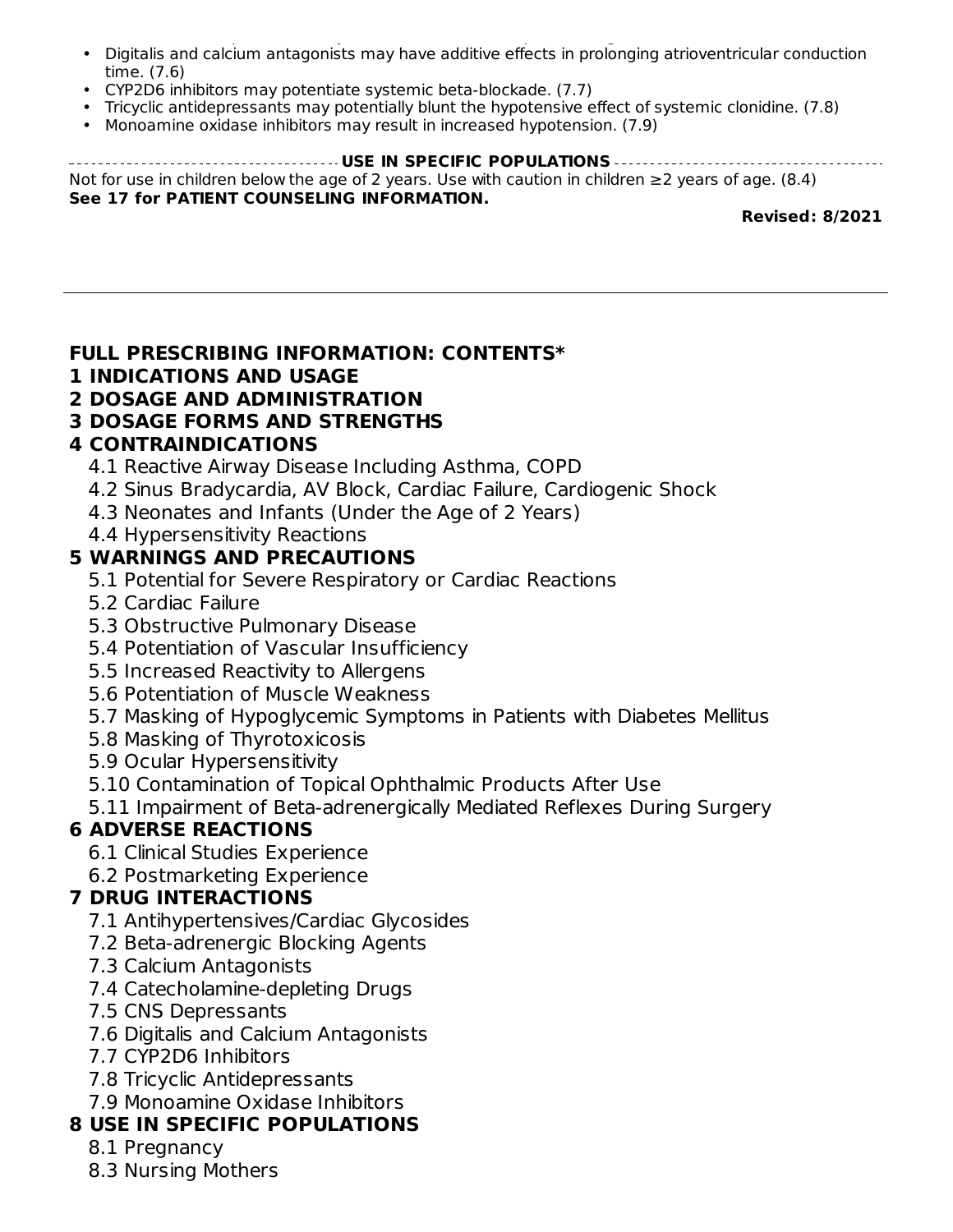8.4 Pediatric Use

8.5 Geriatric Use

**10 OVERDOSAGE**

# **11 DESCRIPTION**

#### **12 CLINICAL PHARMACOLOGY**

12.1 Mechanism of Action

12.3 Pharmacokinetics

#### **13 NONCLINICAL TOXICOLOGY**

13.1 Carcinogenesis, Mutagenesis, Impairment of Fertility

#### **14 CLINICAL STUDIES**

#### **16 HOW SUPPLIED/STORAGE AND HANDLING**

#### **17 PATIENT COUNSELING INFORMATION**

\* Sections or subsections omitted from the full prescribing information are not listed.

### **FULL PRESCRIBING INFORMATION**

# **1 INDICATIONS AND USAGE**

Brimonidine tartrate and timolol maleate ophthalmic solution, 0.2%/0.5% is an alphaadrenergic receptor agonist with a beta-adrenergic receptor inhibitor indicated for the reduction of elevated intraocular pressure (IOP) in patients with ocular hypertension who require adjunctive or replacement therapy due to inadequately controlled IOP; the IOP-lowering of brimonidine tartrate and timolol maleate ophthalmic solution, 0.2%/0.5% dosed twice a day was slightly less than that seen with the concomitant administration of 0.5% timolol maleate ophthalmic solution dosed twice a day and 0.2% brimonidine tartrate ophthalmic solution dosed three times per day.

# **2 DOSAGE AND ADMINISTRATION**

The recommended dose is one drop of brimonidine tartrate and timolol maleate ophthalmic solution, 0.2%/0.5% in the affected eye(s) twice daily approximately 12 hours apart. If more than one topical ophthalmic product is to be used, the different products should be instilled at least 5 minutes apart.

# **3 DOSAGE FORMS AND STRENGTHS**

Solution containing 2 mg/mL brimonidine tartrate and 5 mg/mL timolol (6.8 mg/mL timolol maleate).

# **4 CONTRAINDICATIONS**

# **4.1 Reactive Airway Disease Including Asthma, COPD**

Brimonidine tartrate and timolol maleate ophthalmic solution, 0.2%/0.5% is contraindicated in patients with reactive airway disease including bronchial asthma; a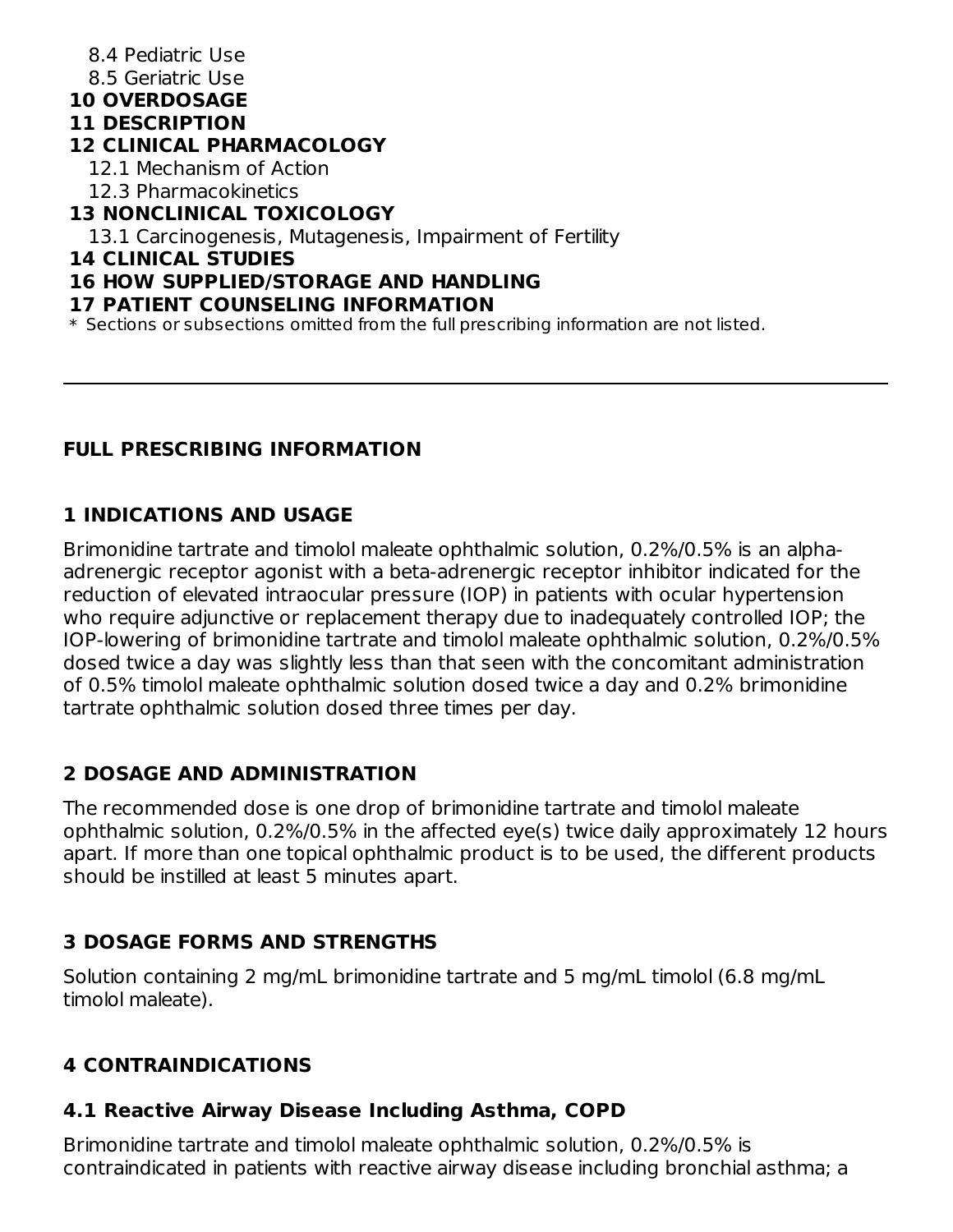history of bronchial asthma; severe chronic obstructive pulmonary disease [see] Warnings and Precautions (5.1, 5.3)].

### **4.2 Sinus Bradycardia, AV Block, Cardiac Failure, Cardiogenic Shock**

Brimonidine tartrate and timolol maleate ophthalmic solution, 0.2%/0.5% is contraindicated in patients with sinus bradycardia; second or third degree atrioventricular block; overt cardiac failure [see Warnings and Precautions (5.2)]; cardiogenic shock.

# **4.3 Neonates and Infants (Under the Age of 2 Years)**

Brimonidine tartrate and timolol maleate ophthalmic solution, 0.2%/0.5% is contraindicated in neonates and infants (under the age of 2 years).

# **4.4 Hypersensitivity Reactions**

Local hypersensitivity reactions have occurred following the use of different components of brimonidine tartrate and timolol maleate ophthalmic solution, 0.2%/0.5%. Brimonidine tartrate and timolol maleate ophthalmic solution, 0.2%/0.5% is contraindicated in patients who have exhibited a hypersensitivity reaction to any component of this medication in the past.

# **5 WARNINGS AND PRECAUTIONS**

# **5.1 Potential for Severe Respiratory or Cardiac Reactions**

Brimonidine tartrate and timolol maleate ophthalmic solution, 0.2%/0.5% contains timolol maleate; and although administered topically can be absorbed systemically. Therefore, the same types of adverse reactions found with systemic administration of betaadrenergic blocking agents may occur with topical administration. For example, severe respiratory reactions and cardiac reactions including death due to bronchospasm in patients with asthma, and rarely death in association with cardiac failure have been reported following systemic or ophthalmic administration of timolol maleate [see Contraindications(4.1)]. Additionally, ophthalmic beta-blockers may impair compensatory tachycardia and increase risk of hypotension.

# **5.2 Cardiac Failure**

Sympathetic stimulation may be essential for support of the circulation in individuals with diminished myocardial contractility, and its inhibition by beta-adrenergic receptor blockade may precipitate more severe failure.

In patients without a history of cardiac failure, continued depression of the myocardium with beta-blocking agents over a period of time can, in some cases, lead to cardiac failure. At the first sign or symptom of cardiac failure, brimonidine tartrate and timolol maleate ophthalmic solution, 0.2%/0.5% should be discontinued [see Contraindications  $(4.2)$ ].

# **5.3 Obstructive Pulmonary Disease**

Patients with chronic obstructive pulmonary disease (e.g., chronic bronchitis,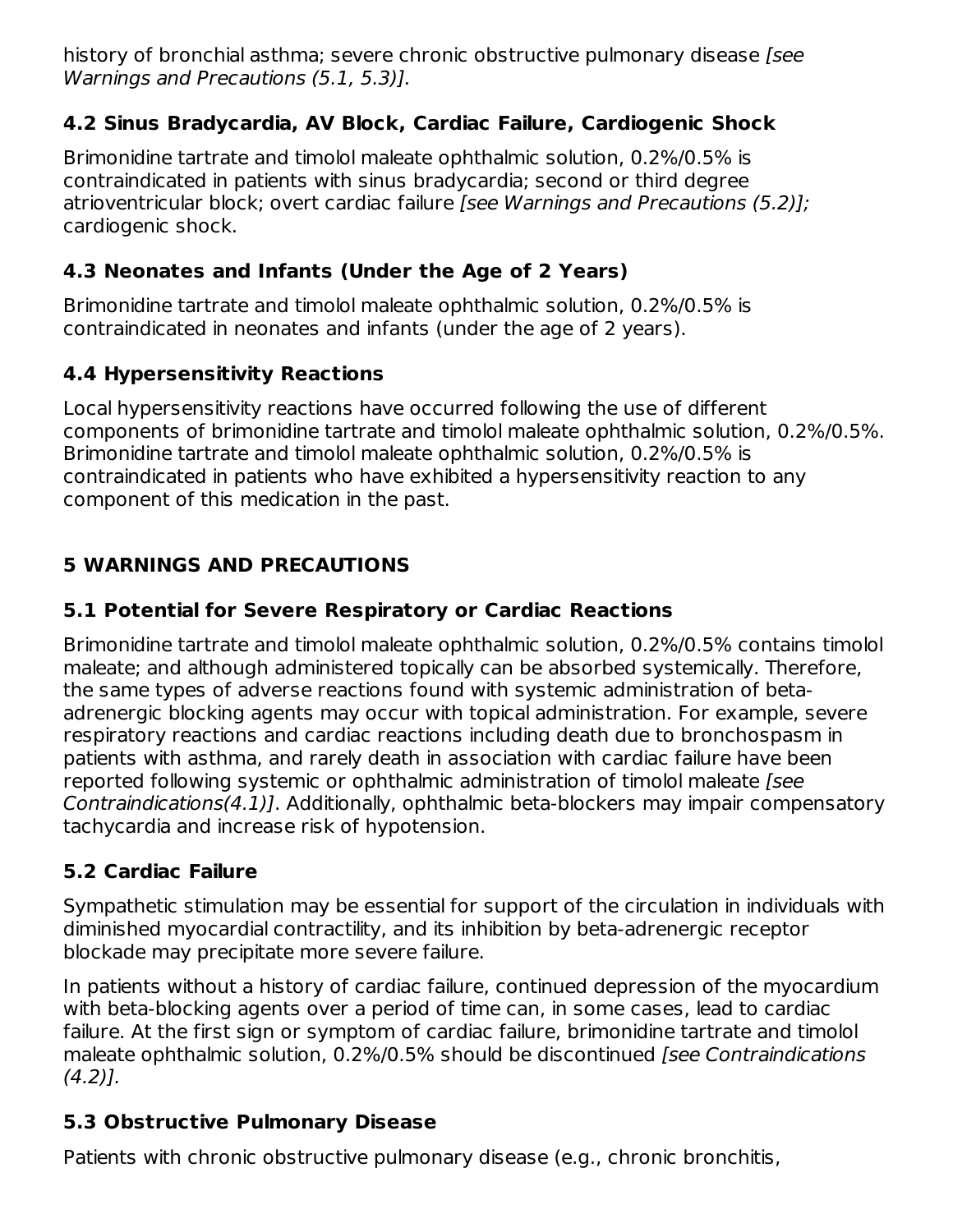emphysema) of mild or moderate severity, bronchospastic disease, or a history of bronchospastic disease (other than bronchial asthma or a history of bronchial asthma, in which brimonidine tartrate and timolol maleate ophthalmic solution, 0.2%/0.5% is contraindicated [see Contraindications (4.1)]) should, in general, not receive betablocking agents, including brimonidine tartrate and timolol maleate ophthalmic solution, 0.2%/0.5%.

# **5.4 Potentiation of Vascular Insufficiency**

Brimonidine tartrate and timolol maleate ophthalmic solution, 0.2%/0.5% may potentiate syndromes associated with vascular insufficiency. Brimonidine tartrate and timolol maleate ophthalmic solution, 0.2%/0.5% should be used with caution in patients with depression, cerebral or coronary insufficiency, Raynaud's phenomenon, orthostatic hypotension, or thromboangiitis obliterans.

# **5.5 Increased Reactivity to Allergens**

While taking beta-blockers, patients with a history of atopy or a history of severe anaphylactic reactions to a variety of allergens may be more reactive to repeated accidental, diagnostic, or therapeutic challenge with such allergens. Such patients may be unresponsive to the usual doses of epinephrine used to treat anaphylactic reactions.

# **5.6 Potentiation of Muscle Weakness**

Beta-adrenergic blockade has been reported to potentiate muscle weakness consistent with certain myasthenic symptoms (e.g., diplopia, ptosis, and generalized weakness). Timolol has been reported rarely to increase muscle weakness in some patients with myasthenia gravis or myasthenic symptoms.

# **5.7 Masking of Hypoglycemic Symptoms in Patients with Diabetes Mellitus**

Beta-adrenergic blocking agents should be administered with caution in patients subject to spontaneous hypoglycemia or to diabetic patients (especially those with labile diabetes) who are receiving insulin or oral hypoglycemic agents. Beta-adrenergic receptor blocking agents may mask the signs and symptoms of acute hypoglycemia.

# **5.8 Masking of Thyrotoxicosis**

Beta-adrenergic blocking agents may mask certain clinical signs (e.g., tachycardia) of hyperthyroidism. Patients suspected of developing thyrotoxicosis should be managed carefully to avoid abrupt withdrawal of beta-adrenergic blocking agents that might precipitate a thyroid storm.

# **5.9 Ocular Hypersensitivity**

Ocular hypersensitivity reactions have been reported with brimonidine tartrate ophthalmic solutions 0.2%, with some reported to be associated with an increase in intraocular pressure [see Contraindications (4.4)].

# **5.10 Contamination of Topical Ophthalmic Products After Use**

There have been reports of bacterial keratitis associated with the use of multiple-dose containers of topical ophthalmic products. These containers had been inadvertently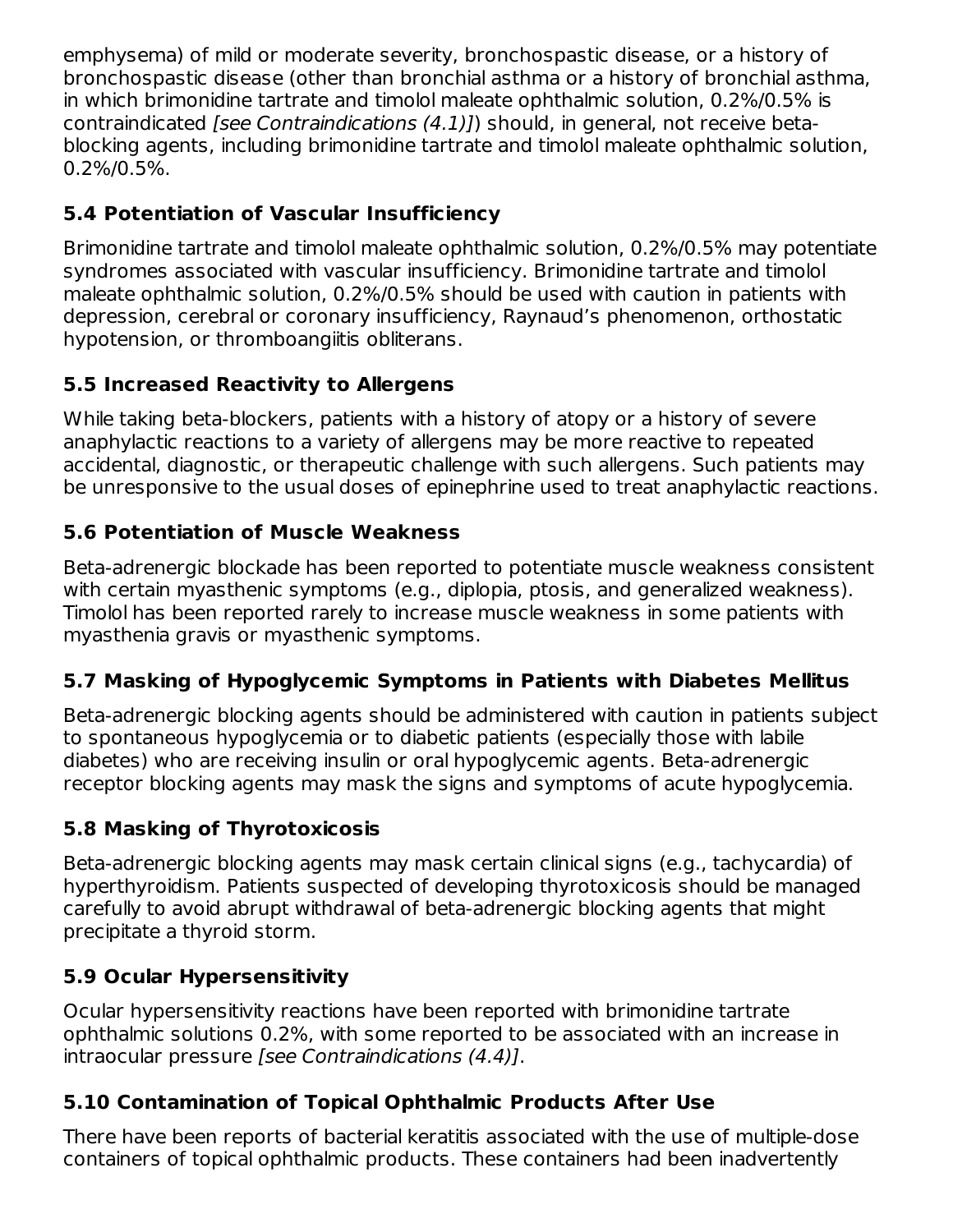contaminated by patients who, in most cases, had a concurrent corneal disease or a disruption of the ocular epithelial surface [see Patient Counseling Information (17)].

#### **5.11 Impairment of Beta-adrenergically Mediated Reflexes During Surgery**

The necessity or desirability of withdrawal of beta-adrenergic blocking agents prior to major surgery is controversial. Beta-adrenergic receptor blockade impairs the ability of the heart to respond to beta-adrenergically mediated reflex stimuli. This may augment the risk of general anesthesia in surgical procedures. Some patients receiving betaadrenergic receptor blocking agents have experienced protracted severe hypotension during anesthesia. Difficulty in restarting and maintaining the heartbeat has also been reported. For these reasons, in patients undergoing elective surgery, some authorities recommend gradual withdrawal of beta-adrenergic receptor blocking agents.

If necessary during surgery, the effects of beta-adrenergic blocking agents may be reversed by sufficient doses of adrenergic agonists.

# **6 ADVERSE REACTIONS**

#### **6.1 Clinical Studies Experience**

Because clinical studies are conducted under widely varying conditions, adverse reaction rates observed in the clinical studies of a drug cannot be directly compared to rates in the clinical studies of another drug and may not reflect the rates observed in practice.

### **Brimonidine Tartrate and Timolol Maleate Ophthalmic Solution, 0.2%/0.5%**

In clinical trials of 12 months duration with brimonidine tartrate and timolol maleate ophthalmic solution, 0.2%/0.5%, the most frequent reactions associated with its use occurring in approximately 5% to 15% of the patients included: allergic conjunctivitis, conjunctival folliculosis, conjunctival hyperemia, eye pruritus, ocular burning, and stinging. The following adverse reactions were reported in 1% to 5% of patients: asthenia, blepharitis, corneal erosion, depression, epiphora, eye discharge, eye dryness, eye irritation, eye pain, eyelid edema, eyelid erythema, eyelid pruritus, foreign body sensation, headache, hypertension, oral dryness, somnolence, superficial punctate keratitis, and visual disturbance.

Other adverse reactions that have been reported with the individual components are listed below.

#### Brimonidine Tartrate (0.1% to 0.2%)

Abnormal taste, allergic reaction, blepharoconjunctivitis, blurred vision, bronchitis, cataract, conjunctival blanching, conjunctival edema, conjunctival hemorrhage, conjunctivitis, cough, dizziness, dyspepsia, dyspnea, fatigue, flu syndrome, follicular conjunctivitis, gastrointestinal disorder, hypercholesterolemia, hypotension, infection (primarily colds and respiratory infections), hordeolum, insomnia, keratitis, lid crusting, lid disorder, muscular pain, nasal dryness, ocular allergic reaction, pharyngitis, photophobia, rash, rhinitis, sinus infection, sinusitis, superficial punctate keratopathy, tearing, upper respiratory symptoms, visual field defect, vitreous detachment, vitreous disorder, vitreous floaters, and worsened visual acuity.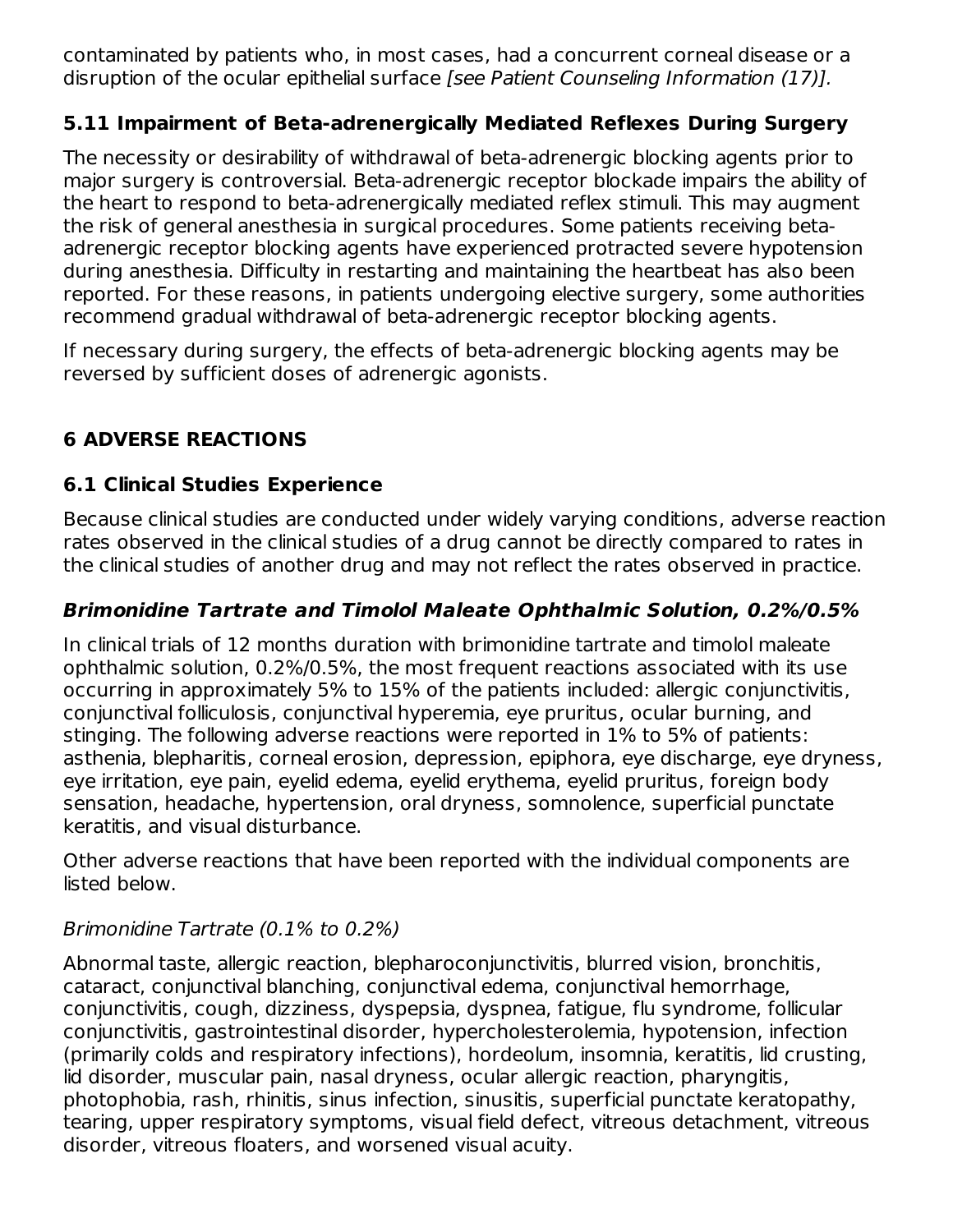### Timolol (Ocular Administration)

Body as a whole: chest pain; Cardiovascular: Arrhythmia, bradycardia, cardiac arrest, cardiac failure, cerebral ischemia, cerebral vascular accident, claudication, cold hands and feet, edema, heart block, palpitation, pulmonary edema, Raynaud's phenomenon, syncope, and worsening of angina pectoris; Digestive: anorexia, diarrhea, nausea; Immunologic: Systemic lupus erythematosus; Nervous System/Psychiatric: Increase in signs and symptoms of myasthenia gravis, insomnia, nightmares, paresthesia, behavioral changes and psychic disturbances including confusion, hallucinations, anxiety, disorientation, nervousness, and memory loss; Skin: Alopecia, psoriasiform rash or exacerbation of psoriasis; *Hypersensitivity:* Signs and symptoms of systemic allergic reactions, including anaphylaxis, angioedema, urticaria, and generalized and localized rash; Respiratory: Bronchospasm (predominantly in patients with pre-existing bronchospastic disease) [see Contraindications (4.1)], dyspnea, nasal congestion, respiratory failure, upper respiratory infections; Endocrine: Masked symptoms of hypoglycemia in diabetes patients [see Warnings and Precautions (5.7)]; Special Senses: diplopia, choroidal detachment following filtration surgery, cystoid macular edema, decreased corneal sensitivity, pseudopemphigoid, ptosis, refractive changes, tinnitus; Urogenital: Decreased libido, impotence, Peyronie's disease, retroperitoneal fibrosis.

### **6.2 Postmarketing Experience**

The following reactions have been identified during post-marketing use of brimonidine tartrate ophthalmic solutions, timolol ophthalmic solutions, or both in combination, in clinical practice. Because they are reported voluntarily from a population of unknown size, estimates of frequency cannot be made. The reactions, which have been chosen for inclusion due to either their seriousness, frequency of reporting, possible causal connection to brimonidine tartrate ophthalmic solutions, timolol ophthalmic solutions, or a combination of these factors, include: eyelid erythema extending to the cheek or forehead, hypersensitivity, iritis, keratoconjunctivitis sicca, miosis, nausea, skin reactions (including erythema, rash, and vasodilation), and tachycardia. In infants, apnea, bradycardia, coma, hypothermia, hypotonia, lethargy, pallor, respiratory depression, and somnolence have been reported [see Contraindications (4.3) and Use in Specific Populations (8.4)].

# **Oral Timolol/Oral Beta-blockers**

The following additional adverse reactions have been reported in clinical experience with ORAL timolol maleate or other ORAL beta-blocking agents and may be considered potential effects of ophthalmic timolol maleate: Allergic: Erythematous rash, fever combined with aching and sore throat, laryngospasm with respiratory distress; Body as a whole: Decreased exercise tolerance, extremity pain, weight loss; Cardiovascular: Vasodilatation, worsening of arterial insufficiency; Digestive: Gastrointestinal pain, hepatomegaly, ischemic colitis, mesenteric arterial thrombosis, vomiting; Hematologic: Agranulocytosis, nonthrombocytopenic purpura, thrombocytopenic purpura; Endocrine: Hyperglycemia, hypoglycemia; Skin: Increased pigmentation, pruritus, skin irritation, sweating; Musculoskeletal: Arthralgia; Nervous System/Psychiatric: An acute reversible syndrome characterized by disorientation for time and place, decreased performance on neuropsychometrics, diminished concentration, emotional lability, local weakness, reversible mental depression progressing to catatonia, slightly clouded sensorium, vertigo; Respiratory: Bronchial obstruction, rales; Urogenital: Urination difficulties.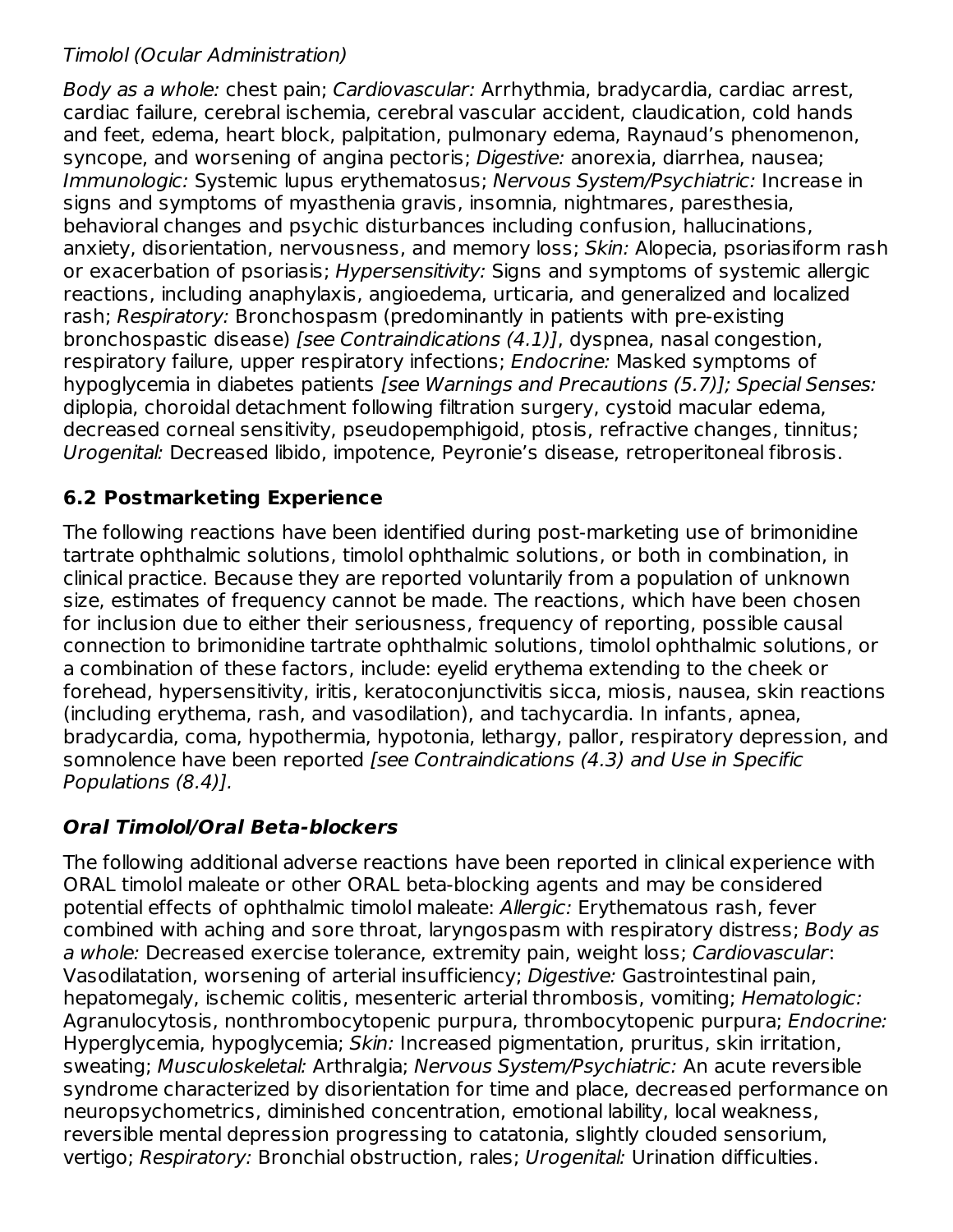# **7 DRUG INTERACTIONS**

#### **7.1 Antihypertensives/Cardiac Glycosides**

Because brimonidine tartrate and timolol maleate ophthalmic solution, 0.2%/0.5% may reduce blood pressure, caution in using drugs such as antihypertensives and/or cardiac glycosides with brimonidine tartrate and timolol maleate ophthalmic solution, 0.2%/0.5% is advised.

### **7.2 Beta-adrenergic Blocking Agents**

Patients who are receiving a beta-adrenergic blocking agent either orally or intravenously and brimonidine tartrate and timolol maleate ophthalmic solution, 0.2%/0.5% should be observed for potential additive effects of beta-blockade, both systemic and on intraocular pressure. The concomitant use of two topical beta-adrenergic blocking agents is not recommended.

### **7.3 Calcium Antagonists**

Caution should be used in the co-administration of beta-adrenergic blocking agents, such as brimonidine tartrate and timolol maleate ophthalmic solution, 0.2%/0.5%, and oral or intravenous calcium antagonists because of possible atrioventricular conduction disturbances, left ventricular failure, and hypotension. In patients with impaired cardiac function, co-administration should be avoided.

# **7.4 Catecholamine-depleting Drugs**

Close observation of the patient is recommended when a beta blocker is administered to patients receiving catecholamine-depleting drugs such as reserpine, because of possible additive effects and the production of hypotension and/or marked bradycardia, which may result in vertigo, syncope, or postural hypotension.

#### **7.5 CNS Depressants**

Although specific drug interaction studies have not been conducted with brimonidine tartrate and timolol maleate ophthalmic solution, 0.2%/0.5%, the possibility of an additive or potentiating effect with CNS depressants (alcohol, barbiturates, opiates, sedatives, or anesthetics) should be considered.

#### **7.6 Digitalis and Calcium Antagonists**

The concomitant use of beta-adrenergic blocking agents with digitalis and calcium antagonists may have additive effects in prolonging atrioventricular conduction time.

# **7.7 CYP2D6 Inhibitors**

Potentiated systemic beta-blockade (e.g., decreased heart rate, depression) has been reported during combined treatment with CYP2D6 inhibitors (e.g., quinidine, SSRIs) and timolol.

# **7.8 Tricyclic Antidepressants**

Tricyclic antidepressants have been reported to blunt the hypotensive effect of systemic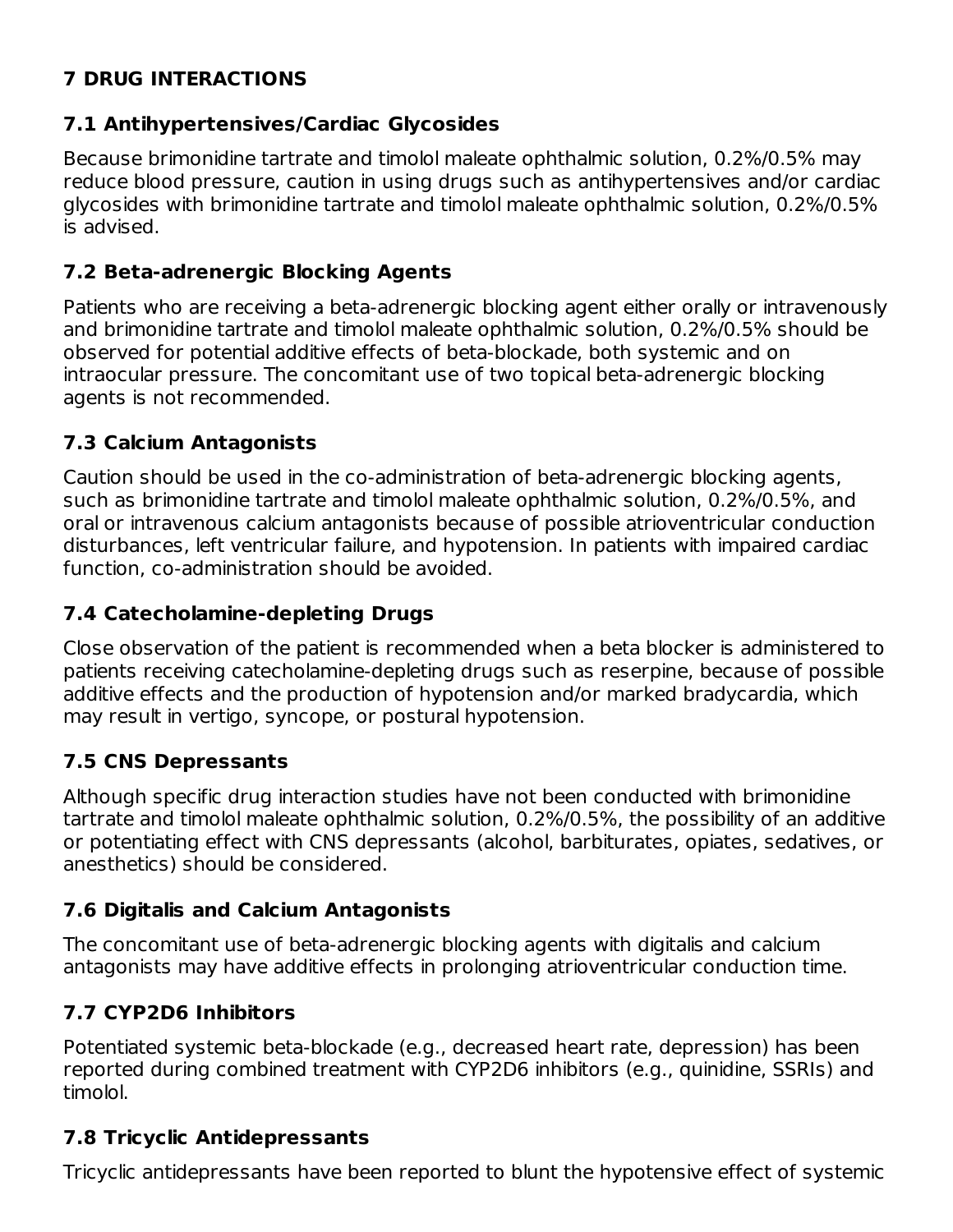clonidine. It is not known whether the concurrent use of these agents with brimonidine tartrate and timolol maleate ophthalmic solution, 0.2%/0.5% in humans can lead to resulting interference with the IOP-lowering effect. Caution, however, is advised in patients taking tricyclic antidepressants which can affect the metabolism and uptake of circulating amines.

# **7.9 Monoamine Oxidase Inhibitors**

Monoamine oxidase (MAO) inhibitors may theoretically interfere with the metabolism of brimonidine and potentially result in an increased systemic side effect such as hypotension. Caution, however, is advised in patients taking MAO inhibitors which can affect the metabolism and uptake of circulating amines.

# **8 USE IN SPECIFIC POPULATIONS**

### **8.1 Pregnancy**

Teratogenicity studies have been performed in animals. Brimonidine tartrate was not teratogenic when given orally during gestation days 6 through 15 in rats and days 6 through 18 in rabbits. The highest doses of brimonidine tartrate in rats (2.5 mg/kg/day) and rabbits (5 mg/kg/day) achieved AUC exposure values 580 and 37-fold higher, respectively, than similar values estimated in humans treated with brimonidine tartrate and timolol maleate ophthalmic solution, 0.2%/0.5%, 1 drop in both eyes twice daily.

Teratogenicity studies with timolol in mice, rats, and rabbits at oral doses up to 50 mg/kg/day [4,200 times the maximum recommended human ocular dose of 0.012 mg/kg/day on a mg/kg basis (MRHOD)] demonstrated no evidence of fetal malformations. Although delayed fetal ossification was observed at this dose in rats, there were no adverse effects on postnatal development of offspring. Doses of 1,000 mg/kg/day (83,000 times the MRHOD) were maternotoxic in mice and resulted in an increased number of fetal resorptions. Increased fetal resorptions were also seen in rabbits at doses 8,300 times the MRHOD without apparent maternotoxicity.

There are no adequate and well-controlled studies in pregnant women; however, in animal studies, brimonidine crossed the placenta and entered into the fetal circulation to a limited extent. Because animal reproduction studies are not always predictive of human response, brimonidine tartrate and timolol maleate ophthalmic solution, 0.2%/0.5% should be used during pregnancy only if the potential benefit to the mother justifies the potential risk to the fetus.

# **8.3 Nursing Mothers**

Timolol has been detected in human milk following oral and ophthalmic drug administration. It is not known whether brimonidine tartrate is excreted in human milk, although in animal studies, brimonidine tartrate has been shown to be excreted in breast milk. Because of the potential for serious adverse reactions from brimonidine tartrate and timolol maleate ophthalmic solution, 0.2%/0.5% in nursing infants, a decision should be made whether to discontinue nursing or to discontinue the drug, taking into account the importance of the drug to the mother.

#### **8.4 Pediatric Use**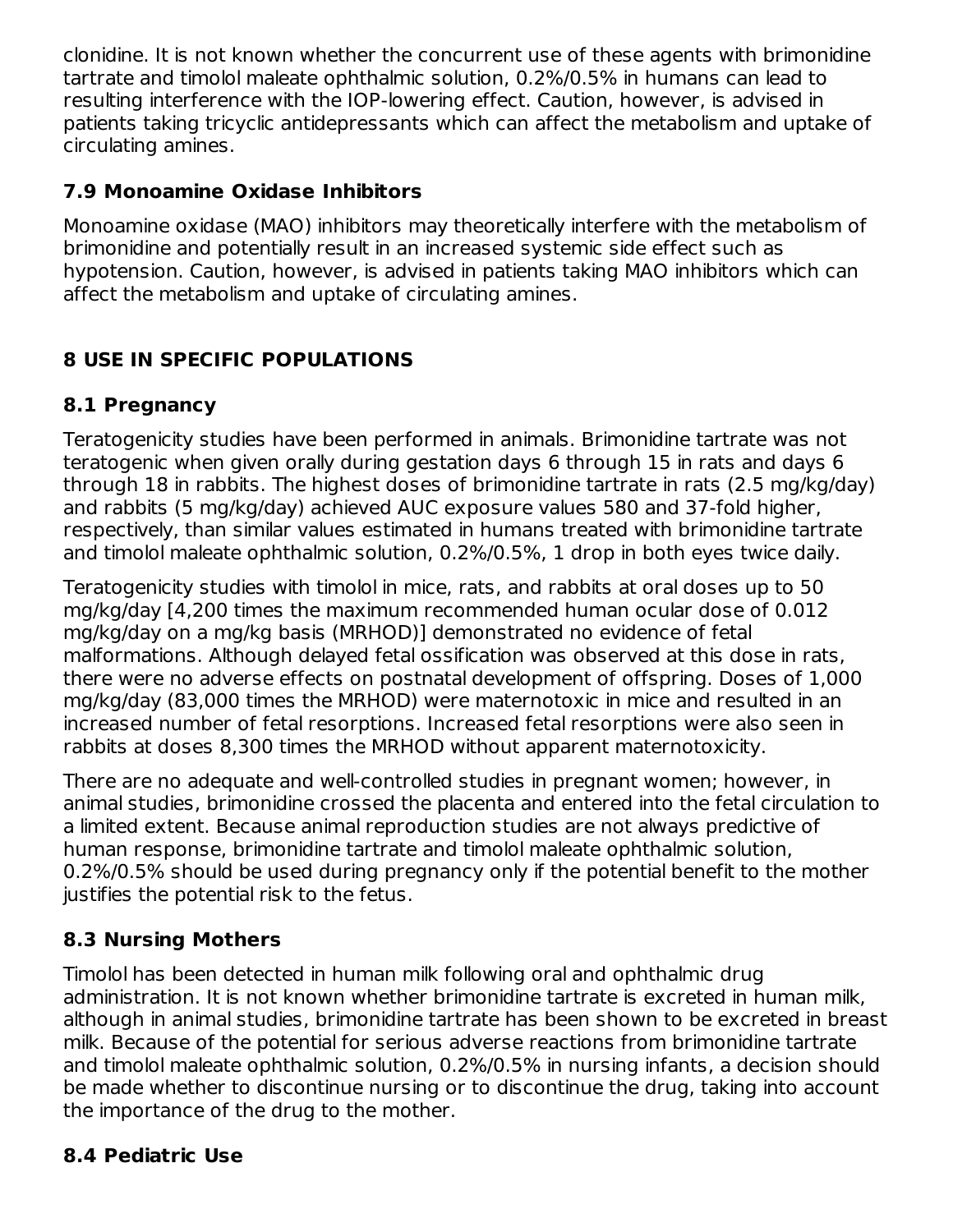Brimonidine tartrate and timolol maleate ophthalmic solution, 0.2%/0.5% is contraindicated in children under the age of 2 years [see Contraindications (4.3)]. During post-marketing surveillance, apnea, bradycardia, coma, hypotension, hypothermia, hypotonia, lethargy, pallor, respiratory depression, and somnolence have been reported in infants receiving brimonidine. The safety and effectiveness of brimonidine tartrate and timolol maleate have not been studied in children below the age of 2 years.

The safety and effectiveness of brimonidine tartrate and timolol maleate ophthalmic solution, 0.2%/0.5% have been established in the age groups 2 to 16 years of age. Use of brimonidine tartrate and timolol maleate ophthalmic solution, 0.2%/0.5% in these age groups is supported by evidence from adequate and well-controlled studies of brimonidine tartrate and timolol maleate ophthalmic solution, 0.2%/0.5% in adults with additional data from a study of the concomitant use of brimonidine tartrate ophthalmic solution 0.2% and timolol maleate ophthalmic solution in pediatric patients (ages 2 to 7 years). In this study, brimonidine tartrate ophthalmic solution 0.2% was dosed three times a day as adjunctive therapy to beta-blockers. The most commonly observed adverse reactions were somnolence (50% to 83% in patients 2 to 6 years) and decreased alertness. In pediatric patients 7 years of age or older (>20 kg), somnolence appears to occur less frequently (25%). Approximately 16% of patients on brimonidine tartrate ophthalmic solution discontinued from the study due to somnolence.

#### **8.5 Geriatric Use**

No overall differences in safety or effectiveness have been observed between elderly and other adult patients.

# **10 OVERDOSAGE**

There have been reports of inadvertent overdosage with timolol ophthalmic solution resulting in systemic effects similar to those seen with systemic beta-adrenergic blocking agents such as dizziness, headache, shortness of breath, bradycardia, bronchospasm, and cardiac arrest. With the exception of hypotension, very limited information exists on accidental ingestion of brimonidine in adults. Symptoms of brimonidine overdose have been reported in neonates, infants, and children receiving brimonidine ophthalmic solutions as part of medical treatment or by accidental oral ingestion [see Use in Specific Populations (8.4)]. Treatment of an oral overdose includes supportive and symptomatic therapy; a patent airway should be maintained.

# **11 DESCRIPTION**

Brimonidine tartrate and timolol maleate ophthalmic solution, 0.2%/0.5%, sterile, is a relatively selective alpha-2 adrenergic receptor agonist with a non-selective betaadrenergic receptor inhibitor (topical intraocular pressure lowering agent).

The structural formulae are:

Brimonidine tartrate: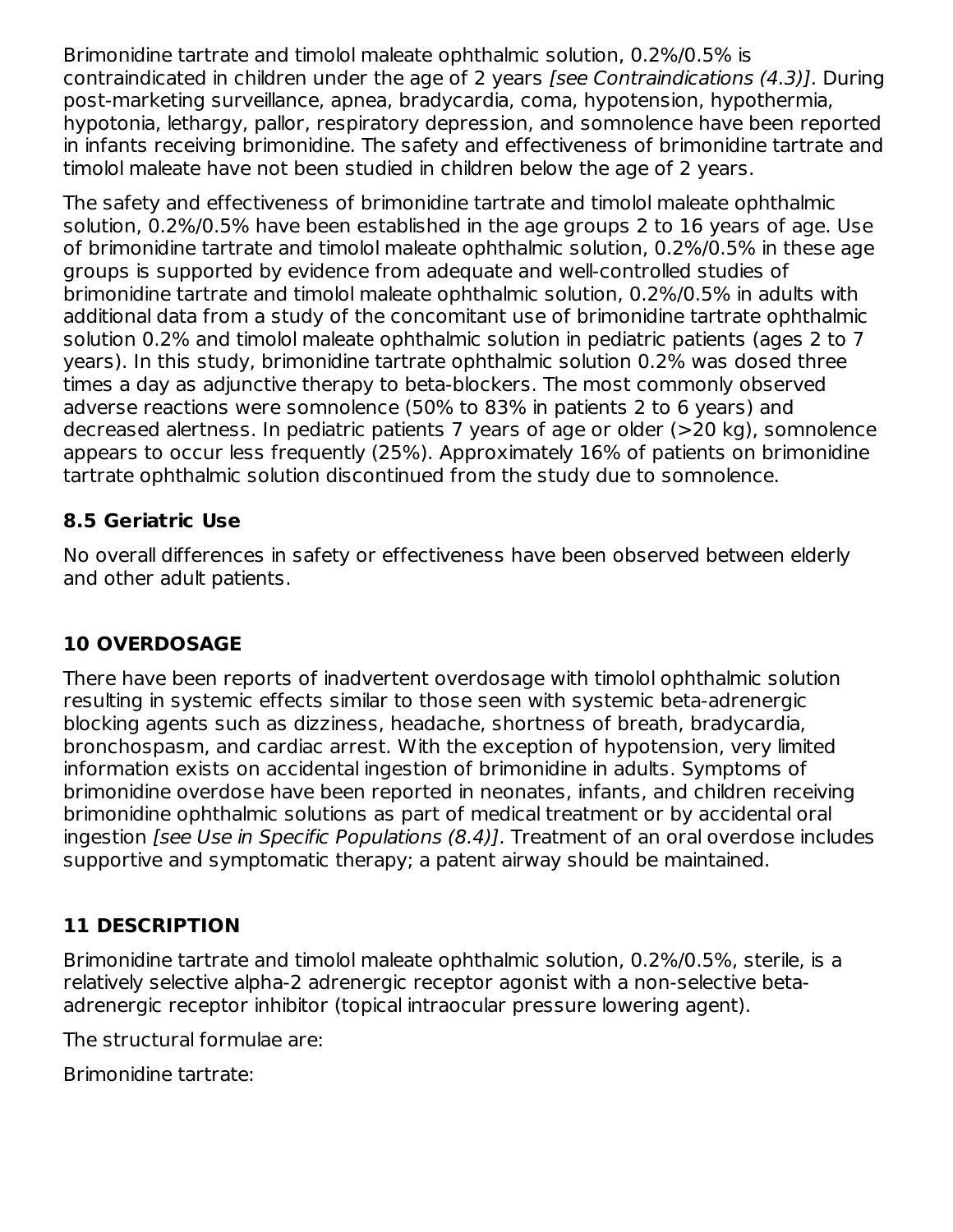

5-bromo-6-(2-imidazolidinylideneamino) quinoxaline L-tartrate; MW= 442.24 Timolol maleate:



(-)-1-(tert-butylamino)-3-[(4-morpholino-1,2,5-thiadiazol-3-yl)-oxy]-2-propanol maleate  $(1:1)$  (salt); MW = 432.50 as the maleate salt

In solution, brimonidine tartrate and timolol maleate ophthalmic solution, 0.2%/0.5% has a clear, greenish-yellow color. It has an osmolality of 260 to 330 mOsmol/kg and a pH during its shelf life of 6.5 to 7.3.

Brimonidine tartrate appears as an off-white or white to pale-yellow powder and is soluble in both water (1.5 mg/mL) and in the product vehicle (3 mg/mL) at pH 7.2. Timolol maleate appears as a white, odorless, crystalline powder and is soluble in water, methanol, and alcohol.

Each mL of brimonidine tartrate and timolol maleate ophthalmic solution, 0.2%/0.5% contains the active ingredients brimonidine tartrate 0.2% and timolol 0.5% as timolol maleate with the inactive ingredients benzalkonium chloride 0.005% (preservative); sodium phosphate, monobasic; sodium phosphate, dibasic; purified water; and hydrochloric acid and/or sodium hydroxide to adjust pH.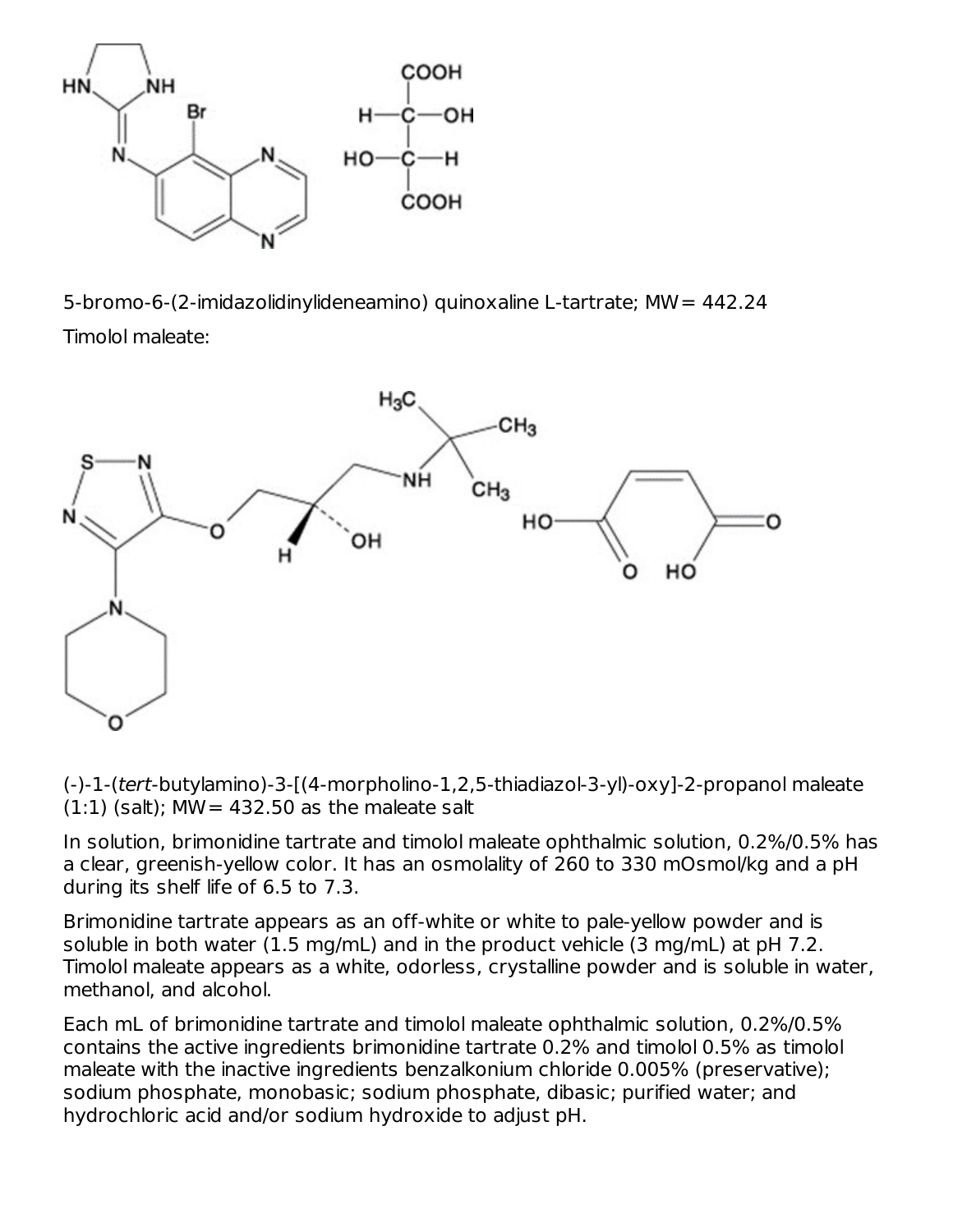## **12 CLINICAL PHARMACOLOGY**

## **12.1 Mechanism of Action**

Brimonidine tartrate and timolol maleate ophthalmic solution, 0.2%/0.5% is comprised of two components: brimonidine tartrate and timolol. Each of these two components decreases elevated intraocular pressure. Elevated intraocular pressure is a major risk factor in the pathogenesis of optic nerve damage and visual field loss. The higher the level of intraocular pressure, the greater the likelihood of field loss and optic nerve damage.

Brimonidine tartrate and timolol maleate ophthalmic solution, 0.2%/0.5% is a relatively selective alpha-2 adrenergic receptor agonist with a non-selective beta-adrenergic receptor inhibitor. Both brimonidine and timolol have a rapid onset of action, with peak ocular hypotensive effect seen at two hours post-dosing for brimonidine and one to two hours for timolol.

Fluorophotometric studies in animals and humans suggest that brimonidine tartrate has a dual mechanism of action by reducing aqueous humor production and increasing uveoscleral outflow.

Timolol maleate is a beta $_{\rm 1}$  and beta $_{\rm 2}$  adrenergic receptor inhibitor that does not have significant intrinsic sympathomimetic, direct myocardial depressant, or local anesthetic (membrane-stabilizing) activity.

### **12.3 Pharmacokinetics**

## **Absorption**

Systemic absorption of brimonidine and timolol was assessed in healthy volunteers and patients following topical dosing with brimonidine tartrate and timolol maleate ophthalmic solution, 0.2%/0.5%. Normal volunteers dosed with one drop of brimonidine tartrate and timolol maleate ophthalmic solution, 0.2%/0.5% twice daily in both eyes for seven days showed peak plasma brimonidine and timolol concentrations of 30 pg/mL and 400 pg/mL, respectively. Plasma concentrations of brimonidine peaked at 1 to 4 hours after ocular dosing. Peak plasma concentrations of timolol occurred approximately 1 to 3 hours post-dose.

In a crossover study of brimonidine tartrate and timolol maleate ophthalmic solution, 0.2%/0.5%, brimonidine tartrate 0.2%, and timolol 0.5% administered twice daily for 7 days in healthy volunteers, the mean brimonidine area-under-the-plasma-concentrationtime curve (AUC) for brimonidine tartrate and timolol maleate ophthalmic solution, 0.2%/0.5% was  $128 \pm 61$  pg•hr/mL versus  $141 \pm 106$  pg•hr/mL for the respective monotherapy treatments; mean C $_{\sf max}$  values of brimonidine were comparable following brimonidine tartrate and timolol maleate ophthalmic solution, 0.2%/0.5% treatment versus monotherapy (32.7  $\pm$  15 pg/mL versus 34.7  $\pm$  22.6 pg/mL, respectively). Mean timolol AUC for brimonidine tartrate and timolol maleate ophthalmic solution, 0.2%/0.5% was similar to that of the respective monotherapy treatment (2919  $\pm$  1679 pg•hr/mL versus 2909 ± 1231 pg•hr/mL, respectively); mean C<sub>max</sub> of timolol was approximately 20% lower following brimonidine tartrate and timolol maleate ophthalmic solution, 0.2%/0.5% treatment versus monotherapy.

In a parallel study in patients dosed twice daily with brimonidine tartrate and timolol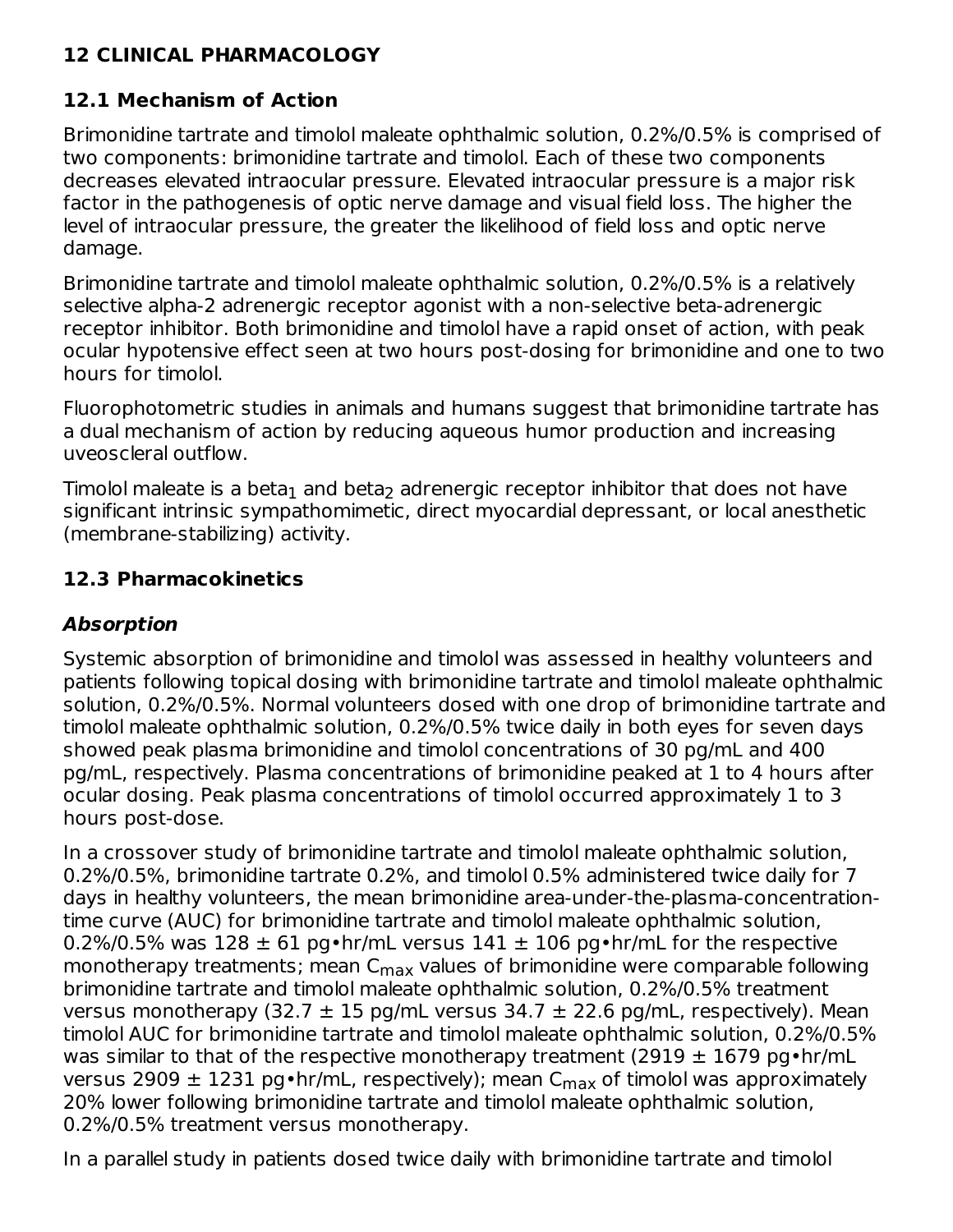maleate ophthalmic solution, 0.2%/0.5%, twice daily with timolol 0.5%, or three times daily with brimonidine tartrate 0.2%, one-hour post dose plasma concentrations of timolol and brimonidine were approximately 30 to 40% lower with brimonidine tartrate and timolol maleate ophthalmic solution, 0.2%/0.5% than their respective monotherapy values. The lower plasma brimonidine concentrations with brimonidine tartrate and timolol maleate ophthalmic solution, 0.2%/0.5% appears to be due to twice-daily dosing for brimonidine tartrate and timolol maleate ophthalmic solution, 0.2%/0.5% versus three-times dosing with brimonidine tartrate 0.2%.

## **Distribution**

The protein binding of timolol is approximately 60%. The protein binding of brimonidine has not been studied.

# **Metabolism**

In humans, brimonidine is extensively metabolized by the liver. Timolol is partially metabolized by the liver.

# **Excretion**

In the crossover study in healthy volunteers, the plasma concentration of brimonidine declined with a systemic half-life of approximately 3 hours. The apparent systemic halflife of timolol was about 7 hours after ocular administration.

Urinary excretion is the major route of elimination of brimonidine and its metabolites. Approximately 87% of an orally-administered radioactive dose of brimonidine was eliminated within 120 hours, with 74% found in the urine. Unchanged timolol and its metabolites are excreted by the kidney.

# **Special Populations**

Brimonidine tartrate and timolol maleate ophthalmic solution, 0.2%/0.5% has not been studied in patients with hepatic impairment.

Brimonidine tartrate and timolol maleate ophthalmic solution, 0.2%/0.5% has not been studied in patients with renal impairment.

A study of patients with renal failure showed that timolol was not readily removed by dialysis. The effect of dialysis on brimonidine pharmacokinetics in patients with renal failure is not known.

Following oral administration of timolol maleate, the plasma half-life of timolol is essentially unchanged in patients with moderate renal insufficiency.

# **13 NONCLINICAL TOXICOLOGY**

# **13.1 Carcinogenesis, Mutagenesis, Impairment of Fertility**

With brimonidine tartrate, no compound-related carcinogenic effects were observed in either mice or rats following a 21-month and 24-month study, respectively. In these studies, dietary administration of brimonidine tartrate at doses up to 2.5 mg/kg/day in mice and 1 mg/kg/day in rats achieved 150 and 210 times, respectively, the plasma  $C_{\text{max}}$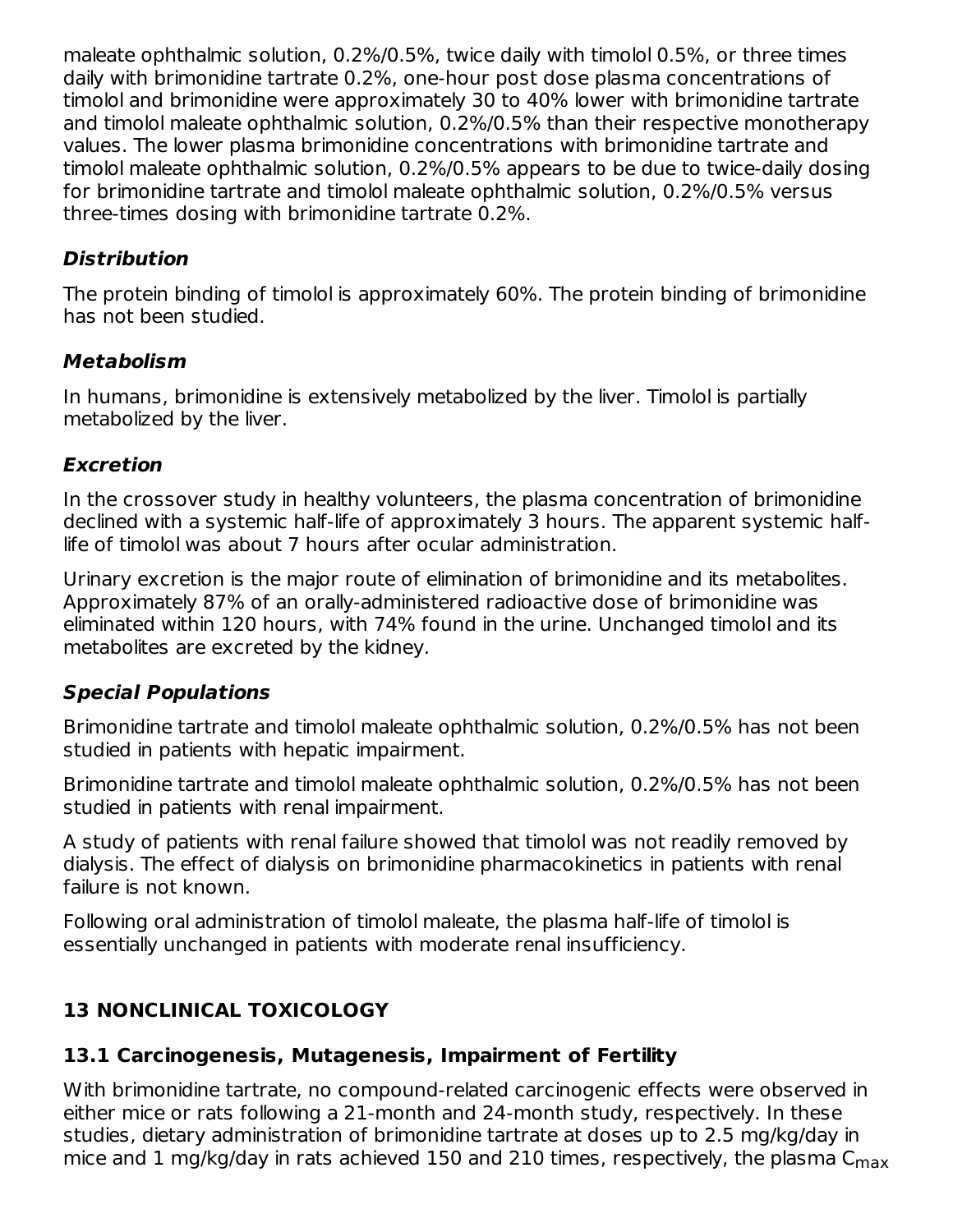drug concentration in humans treated with one drop of brimonidine tartrate and timolol maleate ophthalmic solution, 0.2%/0.5% into both eyes twice daily, the recommended daily human dose.

In a two-year study of timolol maleate administered orally to rats, there was a statistically significant increase in the incidence of adrenal pheochromocytomas in male rats administered 300 mg/kg/day [approximately 25,000 times the maximum recommended human ocular dose of 0.012 mg/kg/day on a mg/kg basis (MRHOD)]. Similar differences were not observed in rats administered oral doses equivalent to approximately 8,300 times the daily dose of brimonidine tartrate and timolol maleate ophthalmic solution, 0.2%/0.5% in humans.

In a lifetime oral study of timolol maleate in mice, there were statistically significant increases in the incidence of benign and malignant pulmonary tumors, benign uterine polyps and mammary adenocarcinomas in female mice at 500 mg/kg/day, (approximately 42,000 times the MRHOD), but not at 5 or 50 mg/kg/day (approximately 420 to 4,200 times higher, respectively, than the MRHOD). In a subsequent study in female mice, in which post-mortem examinations were limited to the uterus and the lungs, a statistically significant increase in the incidence of pulmonary tumors was again observed at 500 mg/kg/day.

The increased occurrence of mammary adenocarcinomas was associated with elevations in serum prolactin which occurred in female mice administered oral timolol at 500 mg/kg/day, but not at doses of 5 or 50 mg/kg/day. An increased incidence of mammary adenocarcinomas in rodents has been associated with administration of several other therapeutic agents that elevate serum prolactin, but no correlation between serum prolactin levels and mammary tumors has been established in humans. Furthermore, in adult human female subjects who received oral dosages of up to 60 mg of timolol maleate (the maximum recommended human oral dosage), there were no clinically meaningful changes in serum prolactin.

Brimonidine tartrate was not mutagenic or clastogenic in a series of in vitro and in vivo studies including the Ames bacterial reversion test, chromosomal aberration assay in Chinese Hamster Ovary (CHO) cells, and three in vivo studies in CD-1 mice: a hostmediated assay, cytogenetic study, and dominant lethal assay.

Timolol maleate was devoid of mutagenic potential when tested in vivo (mouse) in the micronucleus test and cytogenetic assay (doses up to 800 mg/kg) and in vitro in a neoplastic cell transformation assay (up to 100 mcg/mL). In Ames tests the highest concentrations of timolol employed, 5,000 or 10,000 mcg/plate, were associated with statistically significant elevations of revertants observed with tester strain TA100 (in seven replicate assays), but not in the remaining three strains. In the assays with tester strain TA100, no consistent dose response relationship was observed, and the ratio of test to control revertants did not reach 2. A ratio of 2 is usually considered the criterion for a positive Ames test.

Reproduction and fertility studies in rats with timolol maleate and in rats with brimonidine tartrate demonstrated no adverse effect on male or female fertility at doses up to approximately 100 times the systemic exposure following the maximum recommended human ophthalmic dose of brimonidine tartrate and timolol maleate ophthalmic solution, 0.2%/0.5%.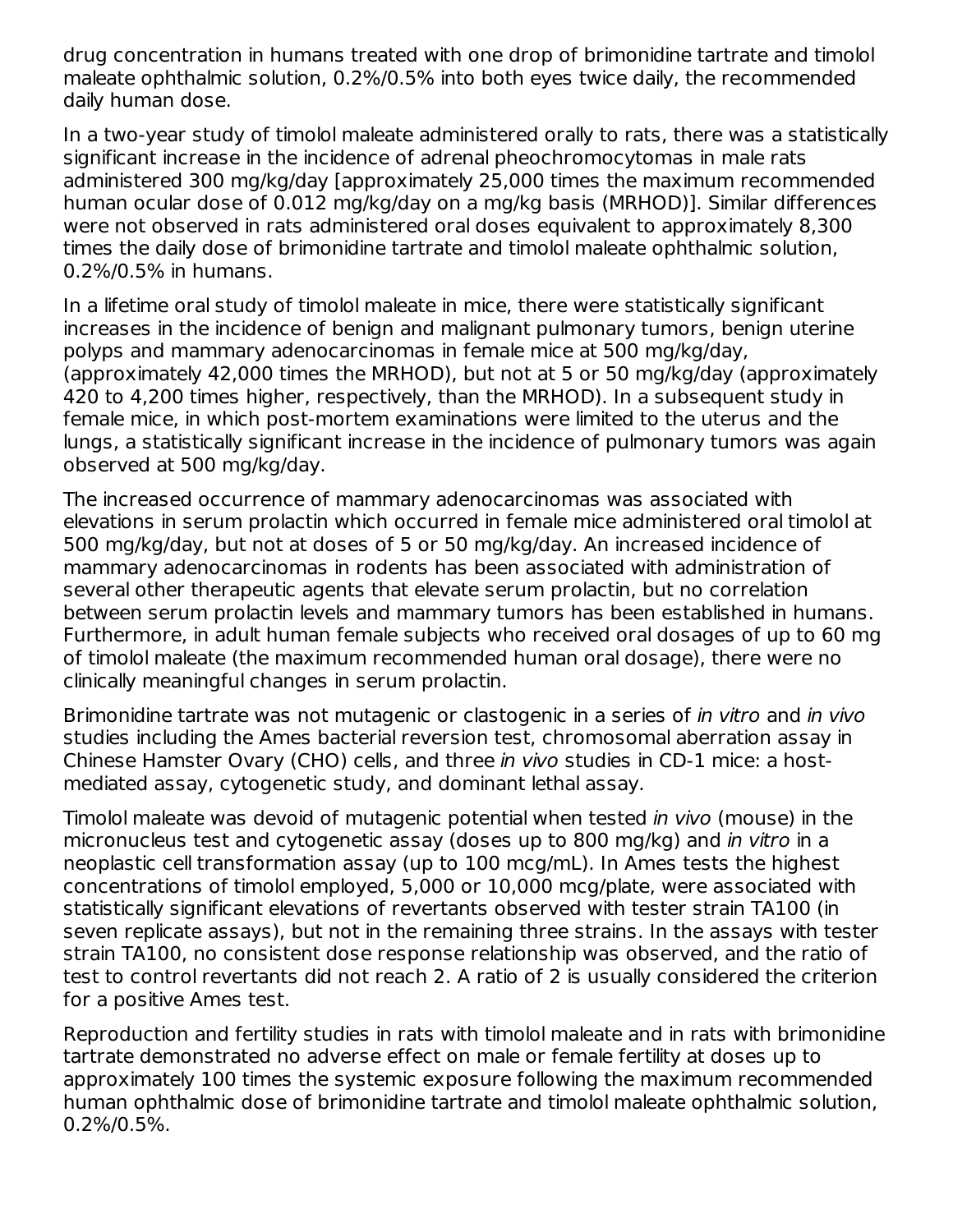## **14 CLINICAL STUDIES**

Clinical studies were conducted to compare the IOP-lowering effect over the course of the day of brimonidine tartrate and timolol maleate ophthalmic solution, 0.2%/0.5% administered twice a day (BID) to individually-administered brimonidine tartrate ophthalmic solution, 0.2% administered three times per day (TID) and timolol maleate ophthalmic solution, 0.5% BID in patients with ocular hypertension. Brimonidine tartrate and timolol maleate ophthalmic solution, 0.2%/0.5% BID provided an additional 1 to 3 mmHg decrease in IOP over brimonidine treatment TID and an additional 1 to 2 mmHg decrease over timolol treatment BID during the first 7 hours post dosing. However, the IOP-lowering of brimonidine tartrate and timolol maleate ophthalmic solution, 0.2%/0.5% BID was less (approximately 1 to 2 mmHg) than that seen with the concomitant administration of 0.5% timolol BID and 0.2% brimonidine tartrate TID. Brimonidine tartrate and timolol maleate ophthalmic solution, 0.2%/0.5% administered BID had a favorable safety profile versus concurrently administered brimonidine TID and timolol BID in the self-reported level of severity of sleepiness for patients over age 40.

### **16 HOW SUPPLIED/STORAGE AND HANDLING**

Brimonidine tartrate and timolol maleate ophthalmic solution, 0.2%/0.5% is supplied sterile, in a white LDPE plastic bottle with a natural LDPE dropper tip and a blue polypropylene cap as follows:

NDC 0781-7186-75 – 5 mL fill in 8 mL bottle

NDC 0781-7186-70 – 10 mL fill in 10 mL bottle

NDC 0781-7186-85 – 15 mL fill in 15 mL bottle

**Storage:** Store at 15° to 25°C (59° to 77°F). Protect from light.

# **17 PATIENT COUNSELING INFORMATION**

Patients with bronchial asthma, a history of bronchial asthma, severe chronic obstructive pulmonary disease, sinus bradycardia, second or third degree atrioventricular block, or cardiac failure should be advised not to take this product (see Contraindications (4.1, 4.2)].

Patients should be instructed that ocular solutions, if handled improperly or if the tip of the dispensing container contacts the eye or surrounding structures, can become contaminated by common bacteria known to cause ocular infections. Serious damage to the eye and subsequent loss of vision may result from using contaminated solutions or by inadvertent contact with the dropper tip [see Warnings and Precautions (5.10)]. Always replace the cap after using. If solution changes color or becomes cloudy, do not use. Do not use the product after the expiration date marked on the bottle.

Patients also should be advised that if they have ocular surgery or develop an intercurrent ocular condition (e.g., trauma or infection), they should immediately seek their physician's advice concerning the continued use of the present multidose container.

If more than one topical ophthalmic drug is being used, the drugs should be administered at least five minutes apart.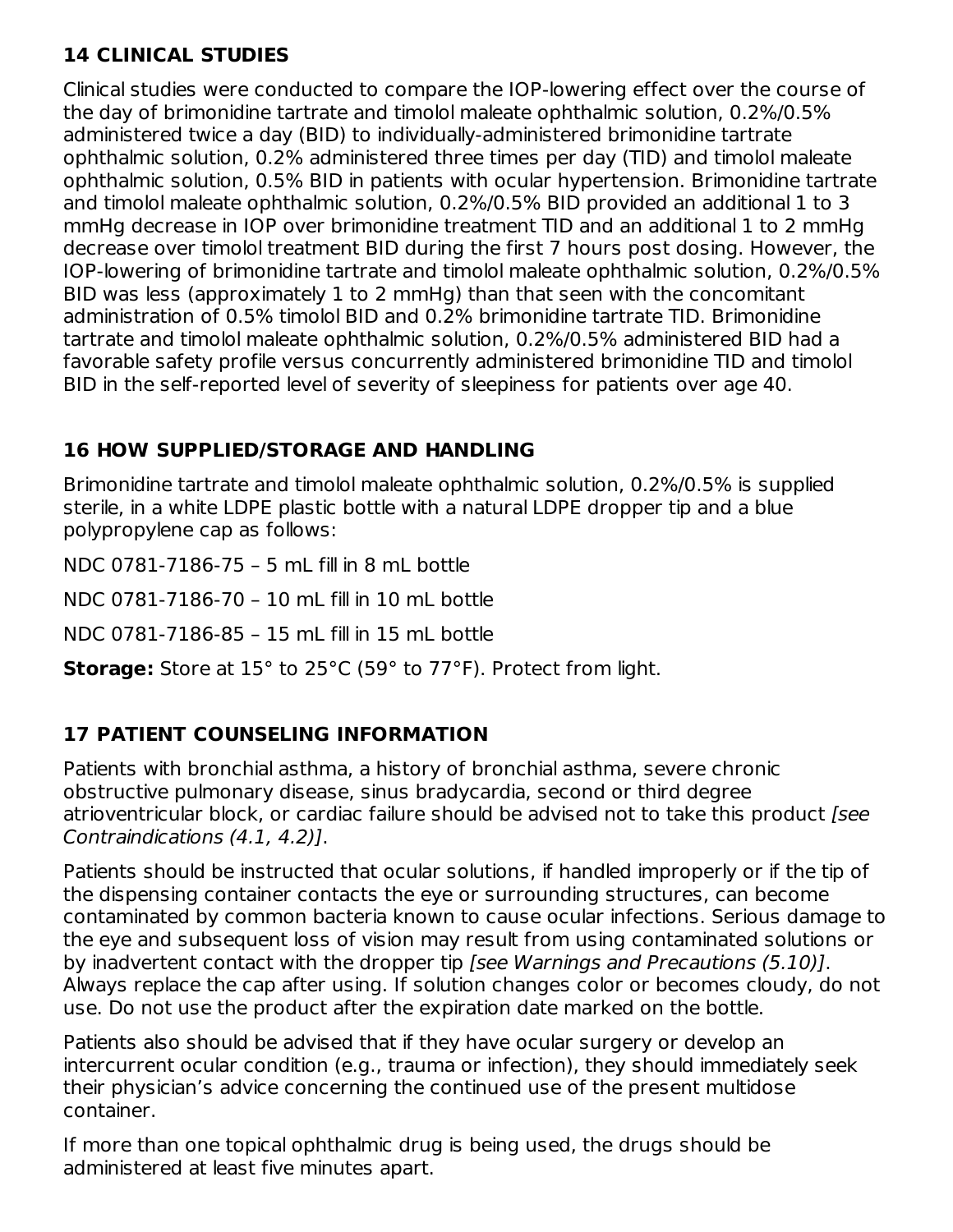Patients should be advised that brimonidine tartrate and timolol maleate ophthalmic solution, 0.2%/0.5% contains benzalkonium chloride which may be absorbed by soft contact lenses. Contact lenses should be removed prior to administration of the solution. Lenses may be reinserted 15 minutes following administration of brimonidine tartrate and timolol maleate ophthalmic solution, 0.2%/0.5%.

As with other similar medications, brimonidine tartrate and timolol maleate ophthalmic solution, 0.2%/0.5% may cause fatigue and/or drowsiness in some patients. Patients who engage in hazardous activities should be cautioned of the potential for a decrease in mental alertness.

Manufactured by Alcon Laboratories Inc. for Sandoz Inc., Princeton, NJ 08540 300049868-0821

Rev. August 2021

#### **0.2%/0.5% Label**

NDC 0781-7186-75

Brimonidine Tartrate/

Timolol Maleate

Ophthalmic Solution

0.2%/0.5%\*

FOR USE IN THE EYES ONLY

Rx only

Sterile 5mL

SANDOZ



# **BRIMONIDINE TARTRATE AND TIMOLOL MALEATE**

brimonidine tartrate and timolol maleate solution/ drops

| <b>Product Information</b>     |                         |                           |               |  |  |  |  |  |  |  |
|--------------------------------|-------------------------|---------------------------|---------------|--|--|--|--|--|--|--|
| <b>Product Type</b>            | HUMAN PRESCRIPTION DRUG | <b>Item Code (Source)</b> | NDC:0781-7186 |  |  |  |  |  |  |  |
| <b>Route of Administration</b> | <b>OPHTHALMIC</b>       |                           |               |  |  |  |  |  |  |  |
|                                |                         |                           |               |  |  |  |  |  |  |  |